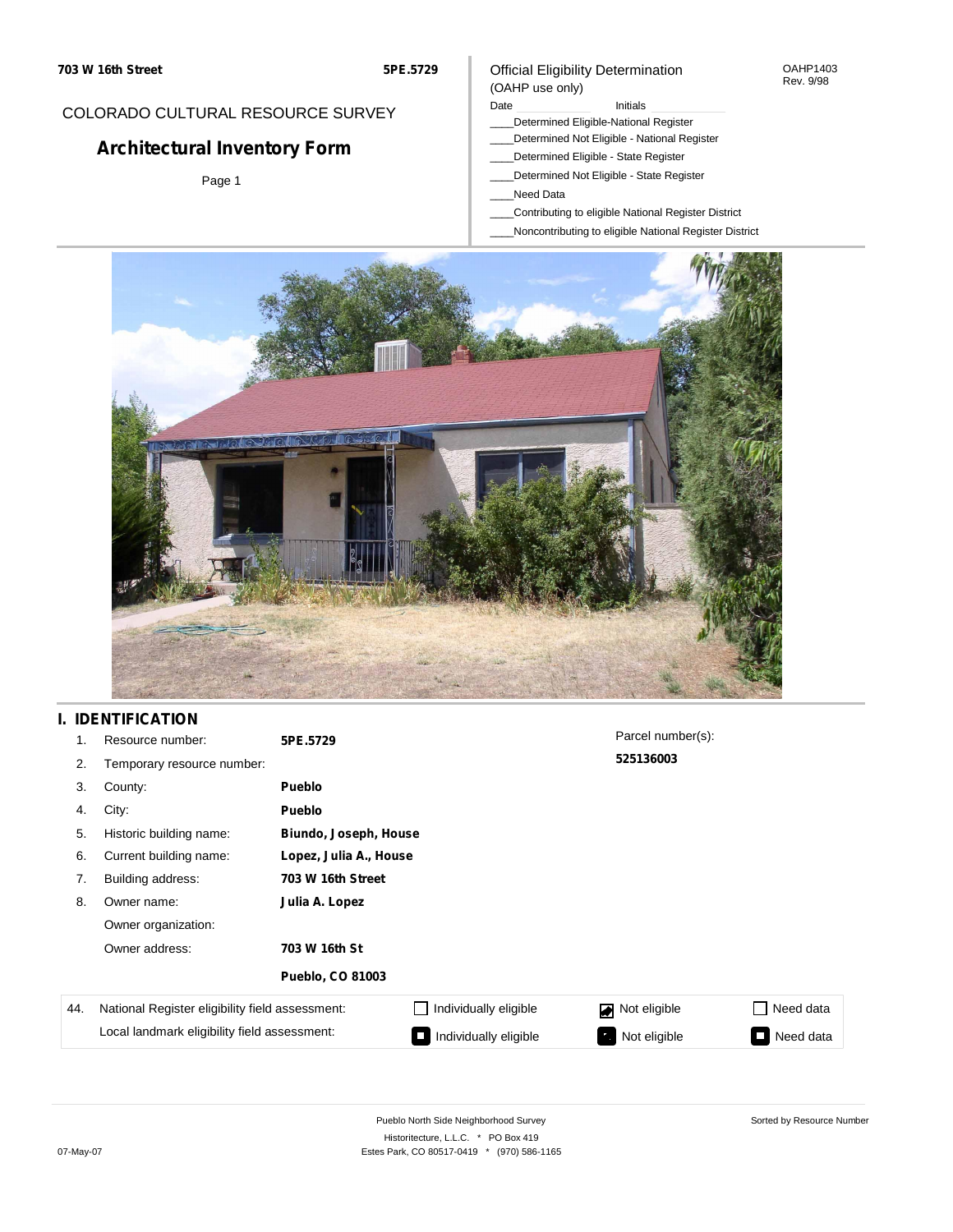Page 2

### **II. GEOGRAPHIC INFORMATION**

| 9.  | P.M.                | 6th |    |           | Township: |                         | <b>20S</b>                            |    |     |                                                 | Range:            | 65W |         |
|-----|---------------------|-----|----|-----------|-----------|-------------------------|---------------------------------------|----|-----|-------------------------------------------------|-------------------|-----|---------|
|     | <b>NW</b>           | 1/4 | of | <b>SW</b> | 1/4       | of SW                   | 1/4                                   | of | NE. | 1/4                                             | of Section        |     | 25      |
| 10. | UTM reference zone: |     |    |           | 13        |                         |                                       |    |     |                                                 |                   |     |         |
|     | Easting:            |     |    |           | 533581    |                         |                                       |    |     | Northing:                                       |                   |     | 4236957 |
| 11. | USGS quad name:     |     |    |           |           | <b>Northeast Pueblo</b> |                                       |    |     | Scale:                                          |                   |     | 7.5     |
|     | Year:               |     |    |           | 1974)     |                         | 1961 (Photorevised 1970 and           |    |     |                                                 |                   |     |         |
|     | 12. $Lot(s)$ :      |     |    |           |           |                         |                                       |    |     | East 10 feet of Lot 3 and all of Lot 4; Block 5 |                   |     |         |
|     | Addition:           |     |    |           |           |                         | <b>Bartlett &amp; Miller Addition</b> |    |     |                                                 | Year of addition: |     | 1871    |

13. Boundary description and justification:

The boundary, as described above, contains but does not exceed the land historically associated with this property.

Metes and bounds exist:

П

### **III. ARCHITECTURAL DESCRIPTION**

| 14. | Building plan (footprint, shape):    | <b>Rectangular Plan</b>              |                       |
|-----|--------------------------------------|--------------------------------------|-----------------------|
|     | Other building plan descriptions:    |                                      |                       |
| 15. | Dimensions in feet (length x width): | 1,256 square feet                    |                       |
| 16. | Number of stories:                   | 1                                    |                       |
| 17. | Primary external wall material(s):   | <b>Stucco</b>                        | Other wall materials: |
|     |                                      |                                      |                       |
| 18. | Roof configuration:                  | <b>Gabled Roof/Cross Gabled Roof</b> |                       |
|     | Other roof configurations:           |                                      |                       |
| 19. | Primary external roof material:      | <b>Asphalt Roof/Composition Roof</b> |                       |
|     | Other roof materials:                |                                      |                       |
| 20. | Special features:                    | <b>Car Port</b>                      |                       |
|     |                                      | Fence                                |                       |
|     |                                      | <b>Garage/Attached Garage</b>        |                       |
|     |                                      | Chimney                              |                       |
|     |                                      | Porch                                |                       |

21. General architectural description:

Oriented to the south, this house rests on a concrete foundation. Cream stucco clads concrete-block walls. Windows are **generally 2 (horizontal)-over-2 (horizontal)-light, double-hung sash, with blue-painted wood frames. A single-light picture** window dominates the west end of the asymmetrical front (south) façade. A pair of the same windows opens west of center in the rear (north) elevation. A 6-light hopper or awning window pierces the center of the attached garage's north elevation. A shed-roof porch protrudes west of center on the façade. It has a concrete floor, wrought-iron railings and supports, and a blue, sheet-metal roof. The principal doorway opens in the center of the façade. It hosts a single-panel, 3-light, glass-in-wood-frame door, opening behind a black, security-type storm door. A single-car garage is attached to the northwest corner. It has a sheetmetal garage door. A shed-roofed carport spans much of the rear of the west elevation. A covered patio spans a portion of the inside (northeast-facing) corner of the house. It has wrought-iron supports and a fiberglass shed roof. A doorway opens in the west end of this elevation. It hosts a white, 6-paneled door, opening behind a brown, aluminum-frame storm door. Red asphalt shingles cover the cross-gabled roof, and the house lacks overhanging eaves. A parapet surrounds the garage's shed roof, which is covered with red, rolled asphalt. A red-brick chimney protrudes from the center of the roof, just north of the roof ridge.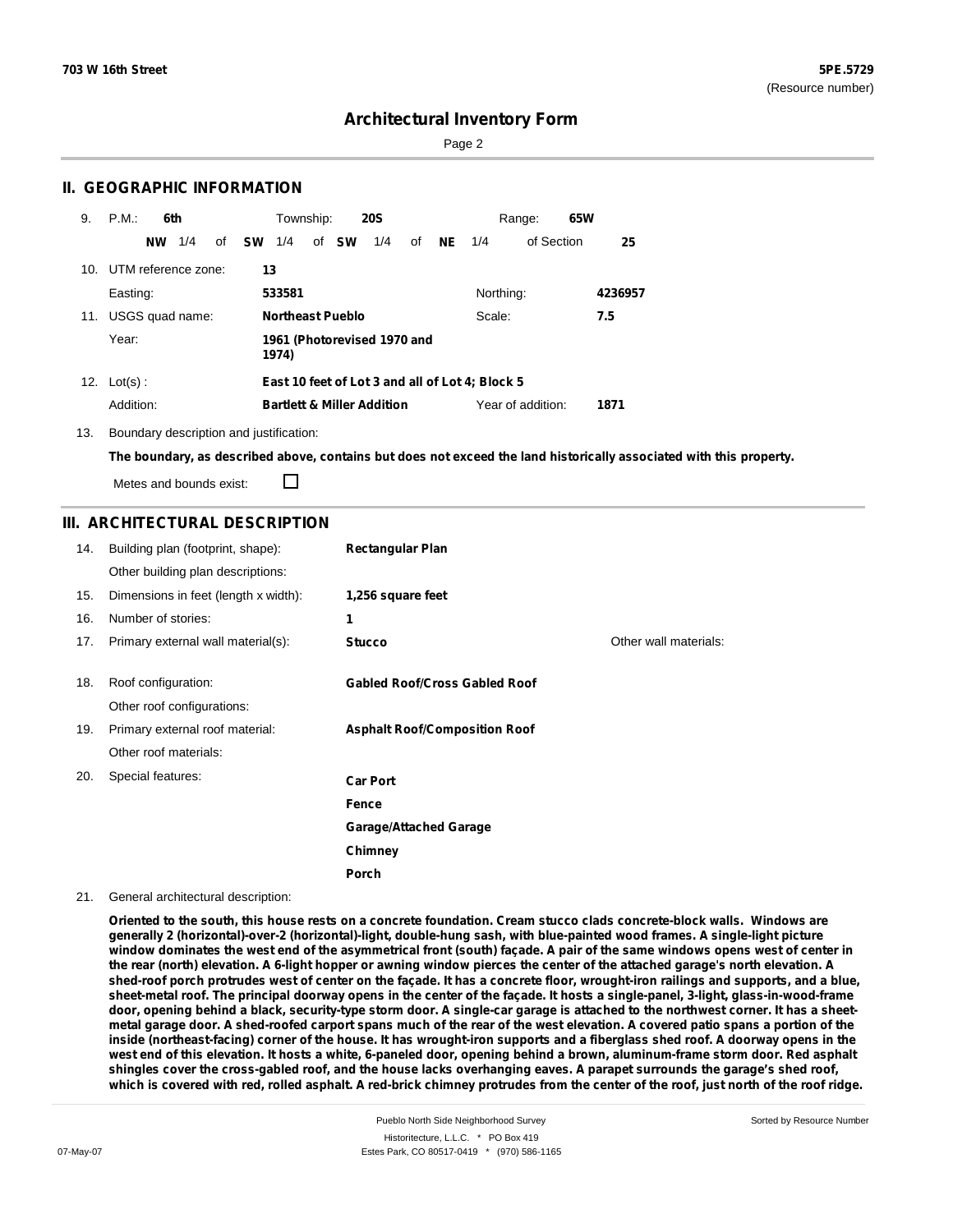| 22. | Architectural style:<br><b>Modern Movements/Minimal Traditional</b> |           |                                                                                                                                                                                                                                                                                                                                                                                                                                                                                                                             |  |  |  |  |  |
|-----|---------------------------------------------------------------------|-----------|-----------------------------------------------------------------------------------------------------------------------------------------------------------------------------------------------------------------------------------------------------------------------------------------------------------------------------------------------------------------------------------------------------------------------------------------------------------------------------------------------------------------------------|--|--|--|--|--|
|     | Other architectural styles:                                         |           |                                                                                                                                                                                                                                                                                                                                                                                                                                                                                                                             |  |  |  |  |  |
|     | Building type:                                                      |           | <b>Ranch Type</b>                                                                                                                                                                                                                                                                                                                                                                                                                                                                                                           |  |  |  |  |  |
| 23. | Landscape or special setting features:                              |           |                                                                                                                                                                                                                                                                                                                                                                                                                                                                                                                             |  |  |  |  |  |
|     |                                                                     |           | This property is located on terrain sloping downward from northeast to southwest, with an elevation of around 4,700 feet above<br>mean sea level. The neighborhood features modest, one- and two-story houses. Setbacks from West 16th Street are generally<br>the same on this block. This property is situated on the northwest corner of West 16th and West streets. Separating the street<br>from the sidewalk is a grass-covered strip. A planted-grass yard, with mature landscaping, covers the lot. Connecting West |  |  |  |  |  |
|     | and eastern sides of the yard.                                      |           | 16th Street to the attached garage is a concrete driveway. A concrete-block wall, partially covered in stucco, lines the northern                                                                                                                                                                                                                                                                                                                                                                                           |  |  |  |  |  |
| 24. | Associated buildings, features or objects:                          |           | No associated buildings identified.                                                                                                                                                                                                                                                                                                                                                                                                                                                                                         |  |  |  |  |  |
|     | IV. ARCHITECTURAL HISTORY                                           |           |                                                                                                                                                                                                                                                                                                                                                                                                                                                                                                                             |  |  |  |  |  |
| 25. | Date of Construction:                                               | Estimate: | 1947<br>Actual:                                                                                                                                                                                                                                                                                                                                                                                                                                                                                                             |  |  |  |  |  |
|     | Source of Information:                                              |           | Pueblo County Office of Tax Assessor. Property information card [internet].                                                                                                                                                                                                                                                                                                                                                                                                                                                 |  |  |  |  |  |
| 26. | Architect:                                                          | unknown   |                                                                                                                                                                                                                                                                                                                                                                                                                                                                                                                             |  |  |  |  |  |

- 27. Builder: Source of information:
- **Joseph Biundo** 28. Original Owner: Source of information: **Pueblo City Directory. Pueblo, Co.; Salt Lake City; Kansas City, Mo.; and others: R.L. Polk & Co, consulted 1886 through 2003.**

**unknown**

29. Construction history:

According to Pueblo County Tax Assessor records, this building was constructed in 1947. An analysis of the style, materials, and historical records corroborates this date. This house was one of four nearly identical houses constructed on the north side of West 16th Street's 700 block at the same time. They were 703 (5PE.5729), 707 (5PE.5731), 711 (5PE.5734), and 715 (5PE.5736). The only notable alteration has been the construction of an addition across the rear (north) elevation. This addition dates to **after 1952 but before 1970.**

30. Location: **original** Date of move(s):

#### **V. HISTORICAL ASSOCIATIONS**

| 31. | Original use(s):     | <b>Single Dwelling</b> |
|-----|----------------------|------------------------|
| 32. | Intermediate use(s): | <b>Single Dwelling</b> |
| 33. | Current use(s):      | <b>Single Dwelling</b> |
| 34. | Site type(s):        | <b>Residence</b>       |

35. Historical background:

The first owner and resident of this house, constructed in 1947, was Joseph Biundo. He resided here with his wife, Olga Valentina Biundo., who worked at the Colorado State Hospital. The Biundos had two children: James J. Biundo and Martha L. **Kinnaird. The family remained at this address through at least 1960.**

Sharon Cowles and Rose Bothwell appear to have obtained this property through an estate settlement in 1982. Julia A. Lopez, the current owner and resident, acquired the house and lot from Bud and La Vonne Bothwell around 1998.

Sources of information: 36.

**Pueblo County Office of Tax Assessor. Property information card [internet].**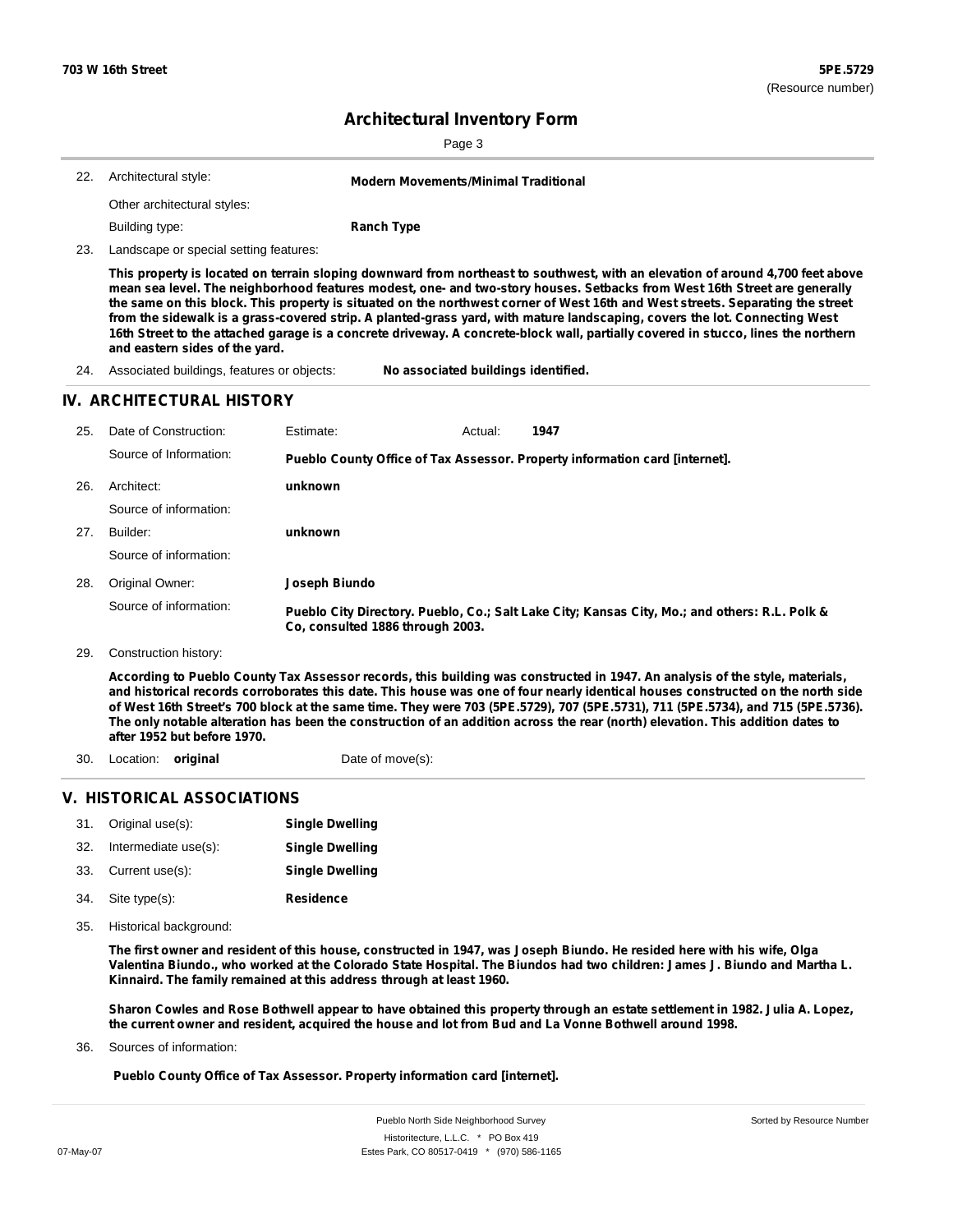Page 4

**Pueblo City Directory. Pueblo, Co.; Salt Lake City; Kansas City, Mo.; and others: R.L. Polk & Co, consulted 1886 through 2003.**

**Sanborn Fire Insurance Maps (for Pueblo, Colorado). New York: Sanborn Map and Publishing Co., 1883, 1886, 1889, 1893, 1904-05, 1904-51, and 1904-52.**

**"Olga Valentina Biundo" [obituary]. Pueblo Chieftain, 10 February 2005.**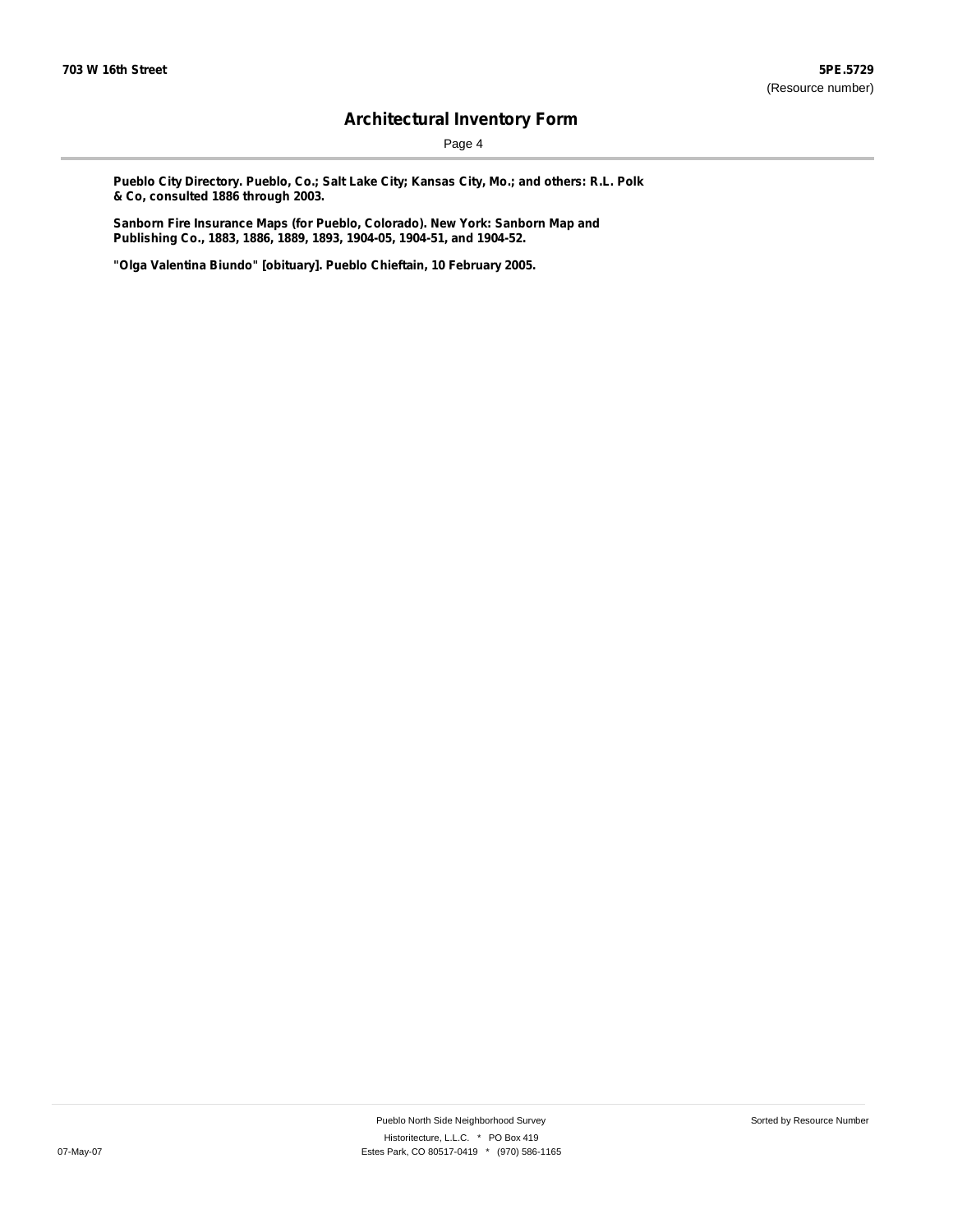÷

Sorted by Resource Number

# **Architectural Inventory Form**

Page 5

|     | <b>VI. SIGNIFICANCE</b>                                                                                                                                                                                                                                                                                                                                                                                                                                                                                                                                                                                                                                                                                                                                                           |  |  |  |  |  |
|-----|-----------------------------------------------------------------------------------------------------------------------------------------------------------------------------------------------------------------------------------------------------------------------------------------------------------------------------------------------------------------------------------------------------------------------------------------------------------------------------------------------------------------------------------------------------------------------------------------------------------------------------------------------------------------------------------------------------------------------------------------------------------------------------------|--|--|--|--|--|
| 37. | Local landmark designation:<br>Yes $\Box$<br>No.                                                                                                                                                                                                                                                                                                                                                                                                                                                                                                                                                                                                                                                                                                                                  |  |  |  |  |  |
|     | Designation authority:                                                                                                                                                                                                                                                                                                                                                                                                                                                                                                                                                                                                                                                                                                                                                            |  |  |  |  |  |
|     | Date of designation:                                                                                                                                                                                                                                                                                                                                                                                                                                                                                                                                                                                                                                                                                                                                                              |  |  |  |  |  |
| 38. | Applicable National Register criteria:                                                                                                                                                                                                                                                                                                                                                                                                                                                                                                                                                                                                                                                                                                                                            |  |  |  |  |  |
|     | A. Associated with events that have made a significant contribution to the broad pattern of our history.<br>l.<br>B. Associated with the lives of persons significant in our past.<br>$\Box$<br>C. Embodies the distinctive characteristics of a type, period, or method of construction, or represents the work<br>◙<br>of a master, or that possess high artistic values, or represents a significant and distinguished entity whose<br>components may lack individual distinction.<br>D. Has yielded, or may be likely to yield, information important in history or prehistory.<br>Qualifies under Criteria Considerations A through G (see manual).<br>Does not meet any of the above National Register criteria.<br><b>Pueblo Standards for Designation:</b><br>1a. History |  |  |  |  |  |
|     | Have direct association with the historical development of the city, state, or nation; or                                                                                                                                                                                                                                                                                                                                                                                                                                                                                                                                                                                                                                                                                         |  |  |  |  |  |
|     | <u>1b. History</u><br>Be the site of a significant historic event; or<br>$\mathcal{L}_{\mathcal{A}}$                                                                                                                                                                                                                                                                                                                                                                                                                                                                                                                                                                                                                                                                              |  |  |  |  |  |
|     | 1c. History<br>Have direct and substantial association with a person or group of persons who had influence on society.<br>$\blacksquare$                                                                                                                                                                                                                                                                                                                                                                                                                                                                                                                                                                                                                                          |  |  |  |  |  |
|     | 2a. Architecture                                                                                                                                                                                                                                                                                                                                                                                                                                                                                                                                                                                                                                                                                                                                                                  |  |  |  |  |  |
|     | Embody distinguishing characteristics of an architectural style or type; or<br>$\overline{\phantom{a}}$                                                                                                                                                                                                                                                                                                                                                                                                                                                                                                                                                                                                                                                                           |  |  |  |  |  |
|     | 2b. Architecture<br>Be a significant example of the work of a recognized architect or master builder, or<br>$\sim$                                                                                                                                                                                                                                                                                                                                                                                                                                                                                                                                                                                                                                                                |  |  |  |  |  |
|     | 2c. Architecture                                                                                                                                                                                                                                                                                                                                                                                                                                                                                                                                                                                                                                                                                                                                                                  |  |  |  |  |  |
|     | Contain elements of architectural design, engineering, materials, craftsmanship, or artistic merit which represent a<br>О<br>significant or influential innovation;                                                                                                                                                                                                                                                                                                                                                                                                                                                                                                                                                                                                               |  |  |  |  |  |
|     | 2d. Architecture                                                                                                                                                                                                                                                                                                                                                                                                                                                                                                                                                                                                                                                                                                                                                                  |  |  |  |  |  |
|     | Portray the environment of a group of people or physical development of an area of the city in an era of history<br>$\Box$<br>characterized by a distinctive architectural style.                                                                                                                                                                                                                                                                                                                                                                                                                                                                                                                                                                                                 |  |  |  |  |  |
|     | 3a. Geography                                                                                                                                                                                                                                                                                                                                                                                                                                                                                                                                                                                                                                                                                                                                                                     |  |  |  |  |  |
|     | Have a prominent location or be an established, familiar, and orienting visual feature of the contemporary city, or                                                                                                                                                                                                                                                                                                                                                                                                                                                                                                                                                                                                                                                               |  |  |  |  |  |
|     | 3b. Geography<br>Promote understanding and appreciation of Pueblo's environment by means of distinctive physical characteristics<br>or rarity; or                                                                                                                                                                                                                                                                                                                                                                                                                                                                                                                                                                                                                                 |  |  |  |  |  |
|     | 3c. Geography<br>Make a special contribution to Pueblo's distinctive character.<br>$\sim$                                                                                                                                                                                                                                                                                                                                                                                                                                                                                                                                                                                                                                                                                         |  |  |  |  |  |
|     | Not Applicable                                                                                                                                                                                                                                                                                                                                                                                                                                                                                                                                                                                                                                                                                                                                                                    |  |  |  |  |  |
|     | Does not meet any of the above Pueblo landmark criteria.<br>$\overline{\phantom{a}}$                                                                                                                                                                                                                                                                                                                                                                                                                                                                                                                                                                                                                                                                                              |  |  |  |  |  |
| 39. | Area(s) of Significance:<br><b>Architecture</b>                                                                                                                                                                                                                                                                                                                                                                                                                                                                                                                                                                                                                                                                                                                                   |  |  |  |  |  |
| 40. | Period of Significance:<br>1947                                                                                                                                                                                                                                                                                                                                                                                                                                                                                                                                                                                                                                                                                                                                                   |  |  |  |  |  |
| 41. | National:<br>Level of significance:<br>State<br>Local<br>т,<br>П                                                                                                                                                                                                                                                                                                                                                                                                                                                                                                                                                                                                                                                                                                                  |  |  |  |  |  |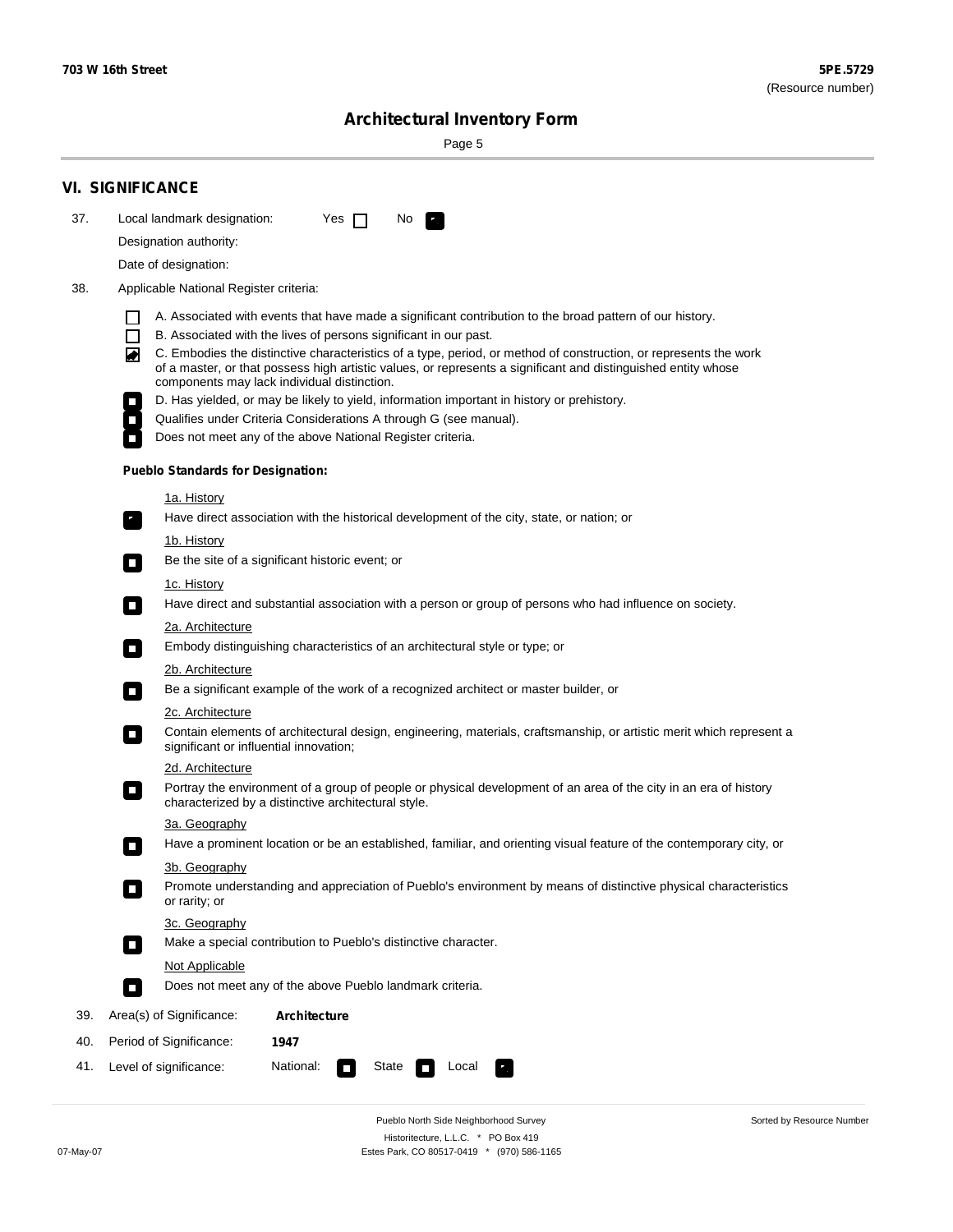Page 6

#### 42. Statement of significance:

This property is historically significant under Pueblo Local Landmark criterion 1A for its association with the post-World War Il development of Pueblo's North Side Neighborhood. As well, the house is architecturally significant under National Register criterion C (Pueblo Local Landmark criterion 2A) as an example of minimalist mid-20th-century architecture, resulting from the material shortages of the Great Depression and World War II. However, the levels of architectural and historical significance, combined with physical integrity, are not to the extent that this property would qualify for individual listing in the National Register of Historic Places, the Colorado State Register of Historic Properties, or as a City of Pueblo Landmark. **Nonetheless, it is a contributing resource within any potential historic district.**

43. Assessment of historic physical integrity related to significance:

Constructed in 1947, this building exhibits a moderately high level of physical integrity relative to the seven aspects of integrity as defined by the National Park Service and the Colorado Historical Society: location, setting, design, materials, workmanship, feeling, and association. The only notable alteration has been the construction of a small addition. This addition is isolated to the rear elevation and is largely compatible with the original dwelling. This property retains sufficient **physical integrity to convey its architectural and historical significance.**

#### **VII. NATIONAL REGISTER ELIGIBILITY ASSESSMENT**

44. National Register eligibility field assessment: Local landmark eligibility field assessment:

**Individually eligible Not eligible Not eligible Need data** 

No<sub>D</sub>

**Individually eligible Not eligible** Not eligible **Need data** 

45. Is there National Register district potential? Yes

**Pueblo's North Side Neighborhood represents the evolution of the city's professional middle and upper classes. Its diversity of architectural styles and forms directly represents the city's changing economic and cultural climates. As well, the neighborhood is distinctive because it appears to have evolved independently of the area's dominant industry, steel manufacturing.** Discuss:

 $\blacksquare$ 

Yes Yes No

 $No$   $N/A$ 

 $N/A$   $\Box$ 

If there is National Register district potential, is this building contributing:



#### **VIII. RECORDING INFORMATION**

| 47. | Photograph numbers): | <b>CD-ROM Photo Disc: North Side Photos</b><br>File Name(s): 16thstw703                                                       |
|-----|----------------------|-------------------------------------------------------------------------------------------------------------------------------|
|     | Negatives filed at:  | <b>Special Collections</b><br><b>Robert Hoag Rawlings Public Library</b><br>100 East Abriendo Avenue<br>Pueblo, CO 81004-4290 |
| 48. | Report title:        | <b>Pueblo North Side Neighborhood Survey</b>                                                                                  |
| 49. | $Date(s)$ :          | 07/20/05                                                                                                                      |
| 50. | Recorder(s):         | <b>Adam Thomas</b>                                                                                                            |
| 51. | Organization:        | Historitecture, L.L.C.                                                                                                        |
| 52. | Address:             | <b>PO Box 419</b>                                                                                                             |
|     |                      | Estes Park, CO 80517-0419                                                                                                     |
| 53. | Phone number(s):     | (970) 586-1165                                                                                                                |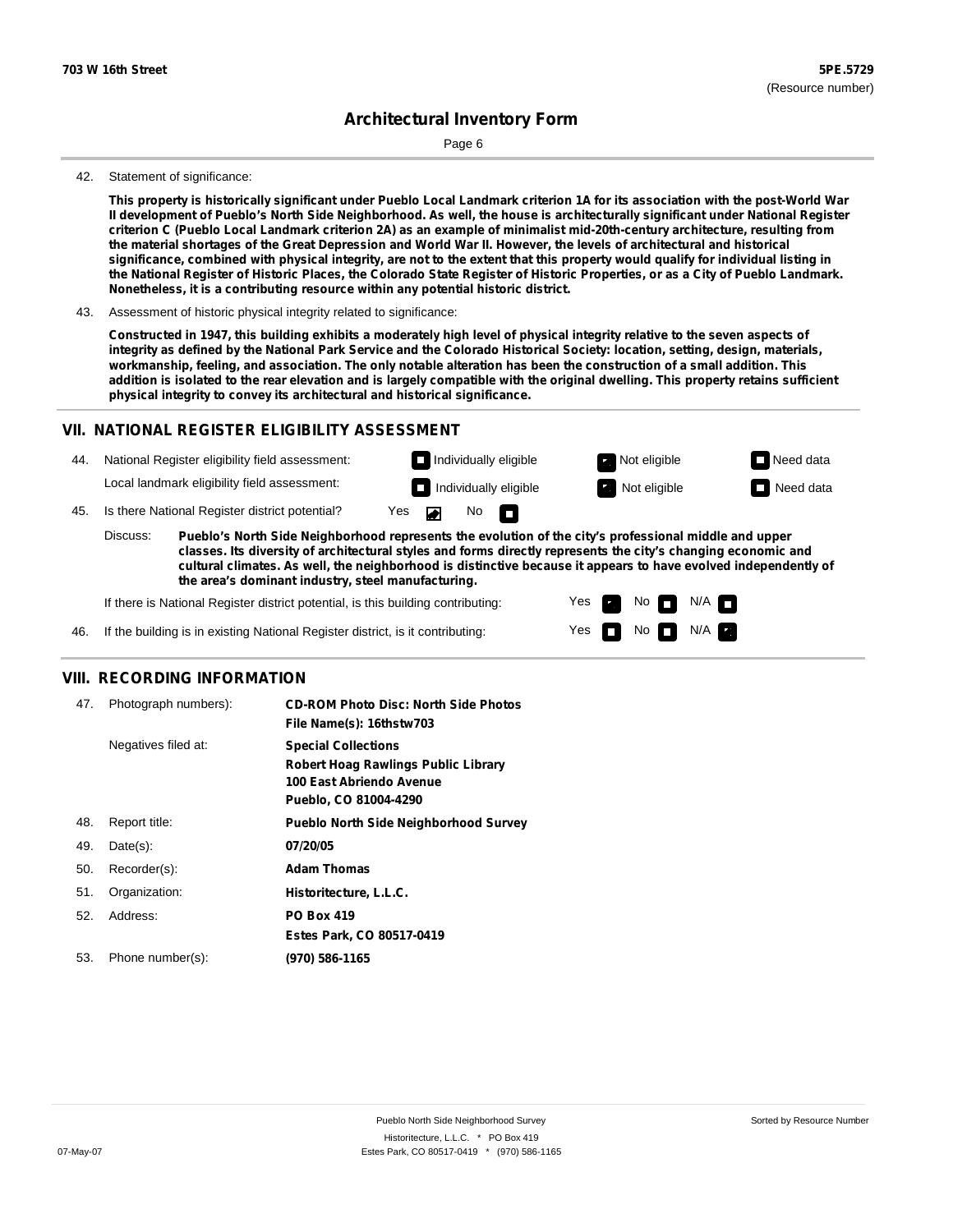Page 7